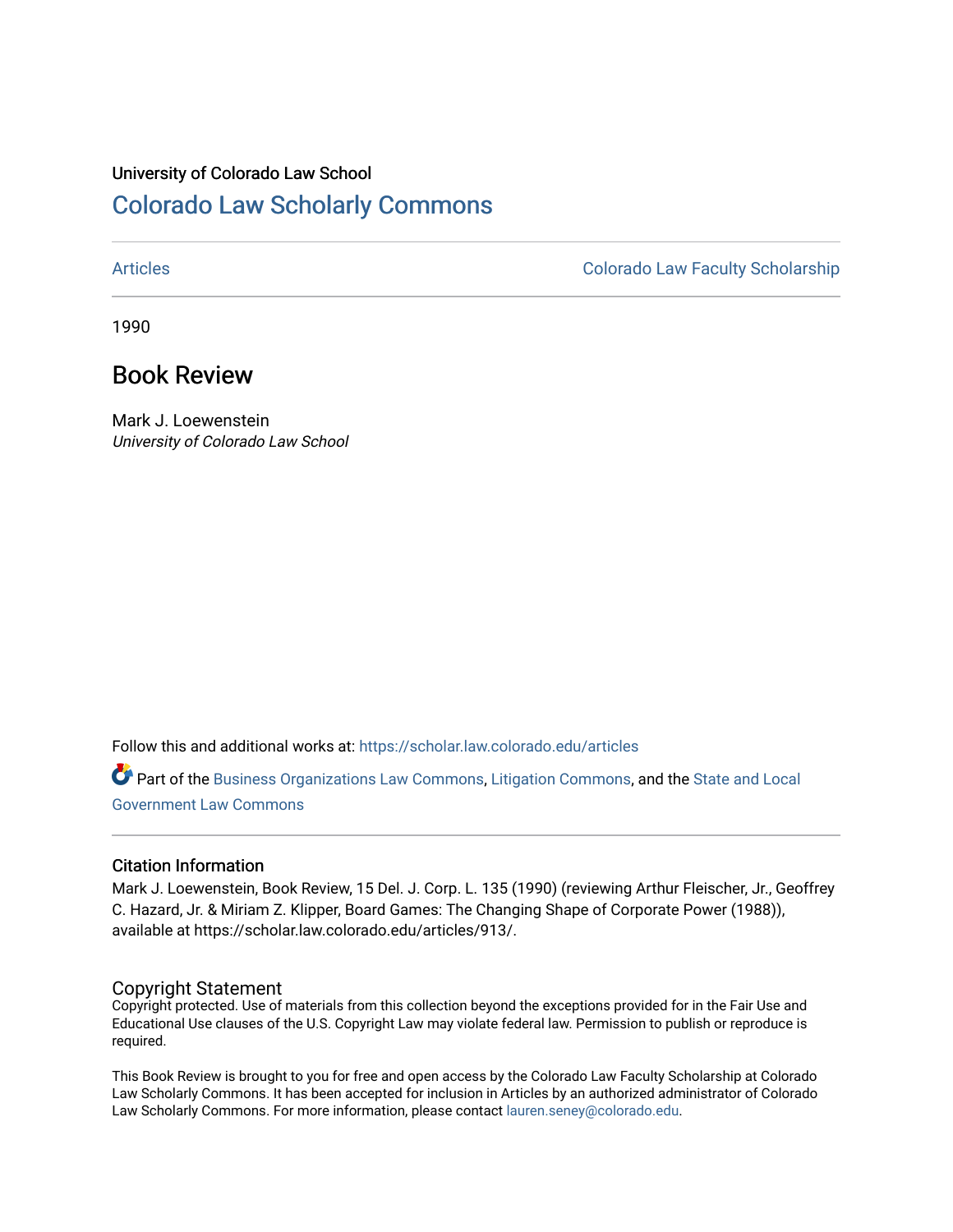# HEINONLINE

Citation: Mark J. Loewenstein, A. Fleischer, Jr., G. Hazard, Jr., and M. Klipper, Board Games, 15 Del. J. Corp. L. 135, 142 (1990) Provided by: William A. Wise Law Library

Content downloaded/printed from [HeinOnline](http://heinonline.org/HOL/Page?handle=hein.journals/decor15&collection=journals&id=143&startid=&endid=150)

Fri Aug 25 13:12:22 2017

- -- Your use of this HeinOnline PDF indicates your acceptance of HeinOnline's Terms and Conditions of the license agreement available at http://heinonline.org/HOL/License
- -- The search text of this PDF is generated from uncorrected OCR text.
- -- To obtain permission to use this article beyond the scope of your HeinOnline license, please use:

[Copyright Information](https://www.copyright.com/ccc/basicSearch.do?operation=go&searchType=0&lastSearch=simple&all=on&titleOrStdNo=0364-9490)



 Use QR Code reader to send PDF to your smartphone or tablet device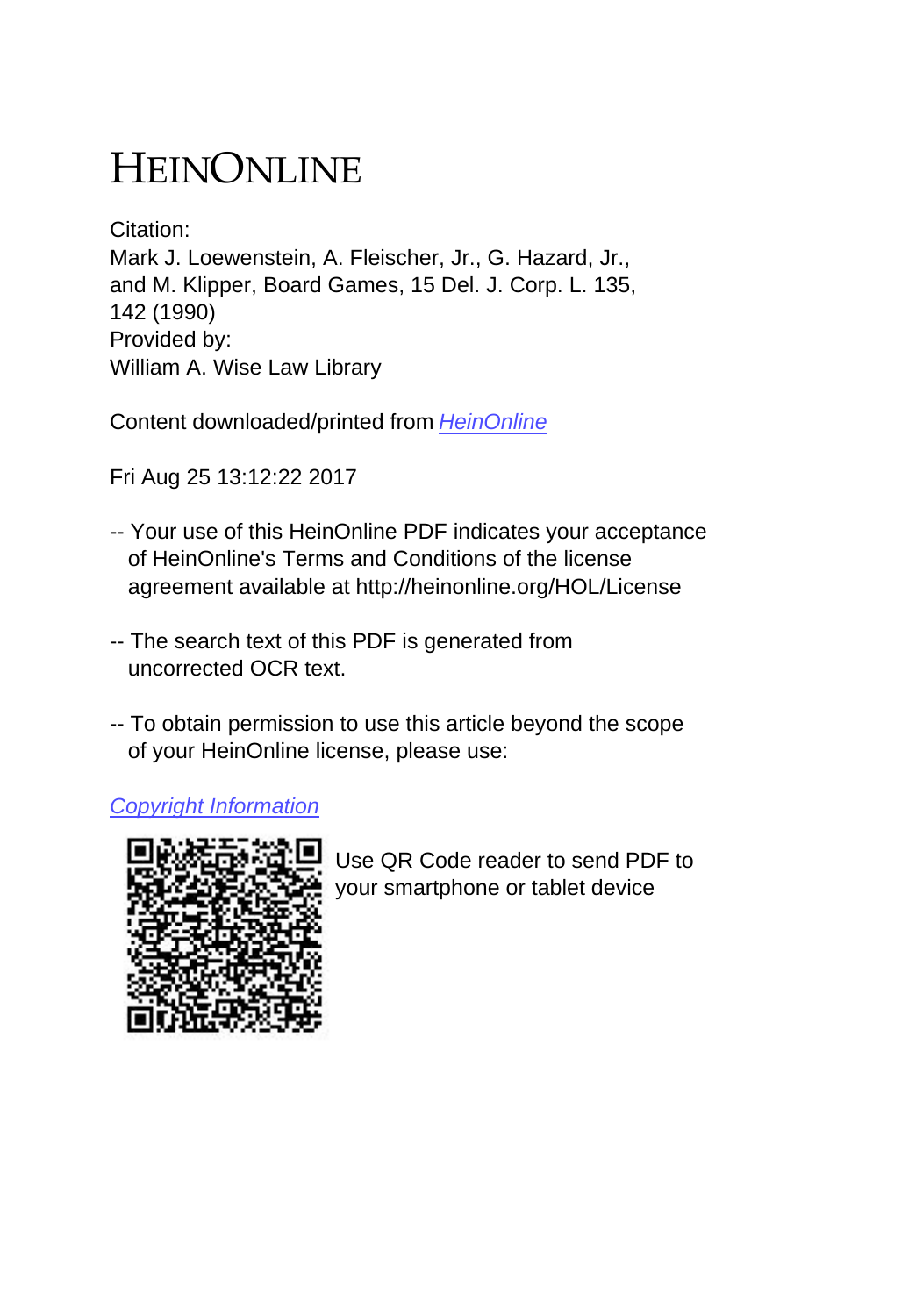# **Book Review**

**A.** FLEISCHER, **JR., G.** HAZARD, JR., **AND** M. KLIPPER, BOARD **GAMES** (1988) (\$19.95, Little Brown and Company, Boston, Massachusetts **02108).**

#### MARK J. LOEWENSTEIN<sup>\*</sup>

State corporate law statutes uniformly entrust the management of the business and affairs of a corporation to the board of directors of that corporation.' But the exercise of that authority is subject to some degree of judicial review at the behest of disgruntled shareholders challenging the directors' action (or inaction) through the mechanism of a derivative suit. Early case law established judicial willingness to review the behavior of corporate directors, and established "fiduciary" duties on the part of directors to act with due care and loyalty to the corporation. A violation by a director of his or her fiduciary duties might give rise to liability.

The availability of the derivative action to redress shareholder dissatisfaction with directors has led to a large and developing jurisprudence exploring the minimum level of conduct for directors. While some cases alleging lack of due care have suggested that directors might be liable for their simple negligence.<sup>2</sup> more recent cases make clear that the standard is gross negligence.<sup>3</sup> On the loyalty side, the courts have been less forgiving; if a director benefitted personally from a corporate action he authorized as a director, he may be held accountable to the corporation unless he can prove that the questioned transaction was indeed "entirely fair" to the corporation."

From this body of case law, the authors of *Board Games* discuss, in some detail, director action in a half dozen or so recent cases

**<sup>\*</sup>** Associate Professor and Associate Dean, University of Colorado School of Law at Boulder. J.D., 1974, and B.A., **1969,** University of Illinois.

*<sup>1.</sup>* E.g., REVISED MODEL **BUSINESS CORP. ACT § 8.01(b)** (1984) **("All** corporate powers shall be exercised **by** or under the authority of, and **the** business and affairs of the corporation managed under the direction of, its board of directors, subject to any limitation set forth in the articles of incorporation.").

<sup>2.</sup> Litwin v. Allen, **25 N.Y.S.2d 667 (S. Ct.** 1940).

**<sup>3.</sup>** Smith v. Van Gorkom, 488 **A.2d 858 (Del. 1985).**

<sup>4.</sup> Irving Trust Co. v. Deutsch, **73 F.2d 121 (2d** Cir. 1934); Fliegler **v.** Lawrence, 361 A.2d **218** (Del. **1976).**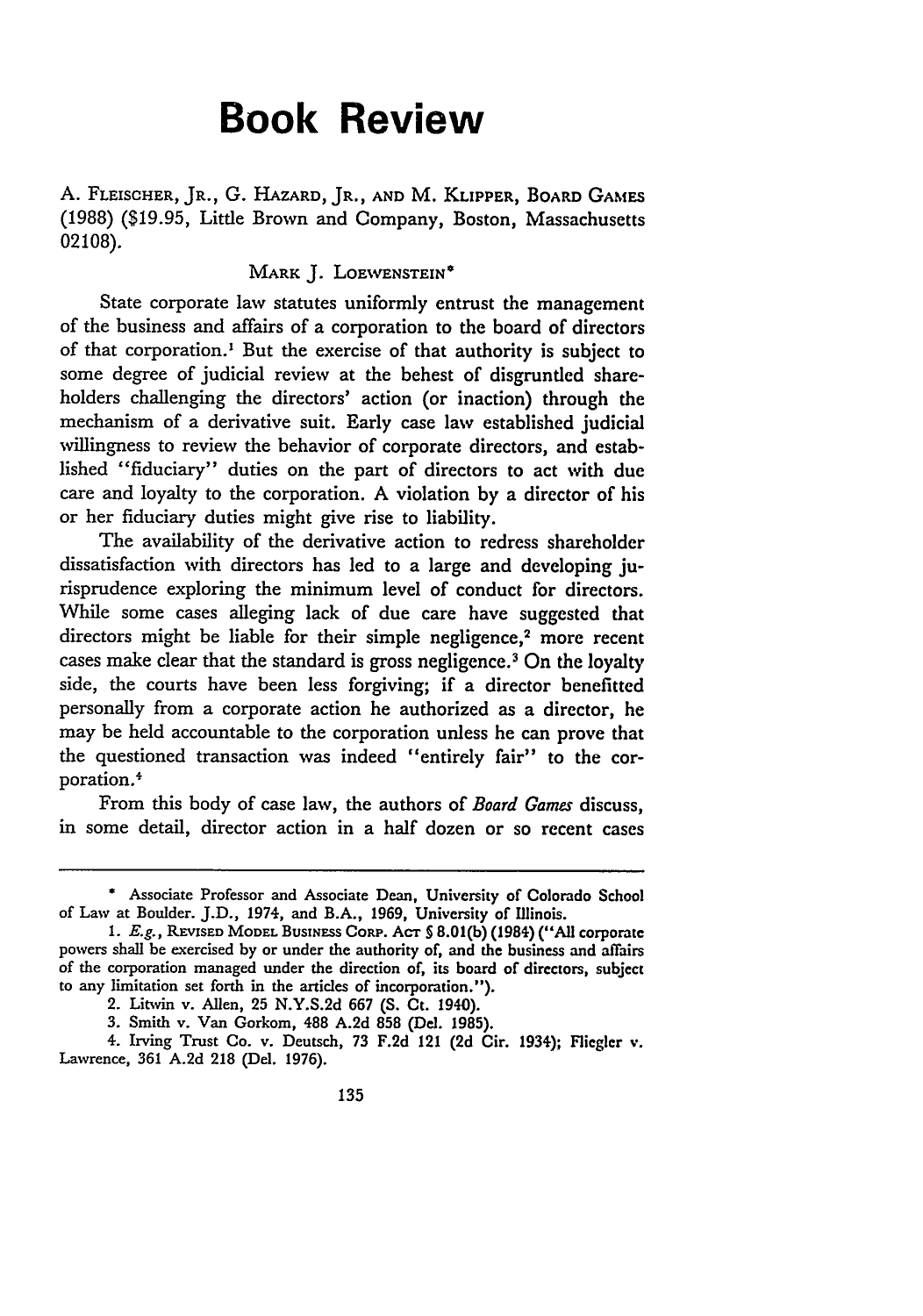involving corporate takeovers.<sup>5</sup> For the most part, these were highlypublicized cases and resulted in judicial opinions of some significance. The authors focus on the role played by target boards in responding to takeovers-both negotiated and hostile takeovers-and conclude that the takeover phenomenon has increased the power and influence of directors. They dispute the received wisdom, from Berle and Means' classic book *The Modern Corporation and Private Property,* that corporate control resides in the professional managers of a corporation. Rather, "control," in their view, "is now a troika: management, which controls operations; stockholders, who exercise continuous pressure through their rights of ownership; and marketsensitive directors, who continually reevaluate company health. This represents a major shift in the balance of power within the corporation in favor of the board."<sup>6</sup>

While a shift of control may be occurring (although I doubt it), the cases that the authors chose do not bear this out. Indeed, were one to generalize, one might say that those cases demonstrate the awesome influence that professional management exercises over corporate boards, and the judicial dissatisfaction with that state of affairs. All of the chosen cases involved a judicial test of managementinitiated, board-approved action. The issue in each case, more or less, was whether the process of board approval (or rubber stamp, a cynic might say) met some abstract judicial notion of due deliberation and director disinterestedness. An examination of a few of the chosen cases and a few that were not discussed, demonstrates the fallacy of the authors' conclusion.

*Smith v. Van Gorkom,7* a 1985 Delaware Supreme Court decision, makes its first appearance in the book's prologue and is referred to frequently thereafter. It is a case that epitomizes the dominance of management in the corporate hierarchy: Trans Union Corporation's chief executive officer (Jerome Van Gorkom), on his own initiative

*<sup>5.</sup> Prologue:* Smith v. Van Gorkom, 488 A.2d 858 (Del. 1985); *Chapter 2:* Moran v. Household Int'l, Inc., 490 A.2d 1059 (Del. Ch.), aff'd, 500 A.2d 1346 (Del. 1985); *Chapter 3:* Unocal Corp. v. Mesa Petroleum Co., 493 A.2d 946 (Dcl. 1985); *Chapter 4:* Gelco Corp. v. Coniston Partners, 652 F. Supp. 829 (D. Minn. 1986), *aff'd,* 811 F.2d 414 (8th Cir. 1987); GAF Corp. v. Union Carbide Corp., 624 F. Supp. 1016 (S.D.N.Y. 1985); *Chapter 5:* MacAndrews & Forbes Holdings, Inc. v. Revlon, Inc., 501 A.2d 1239 (Del. Ch. 1985), *aff'd,* 506 A.2d 173 (1986); *Chapter 6:* Edelman v. Fruehauf Corp., 798 F.2d 882 (6th Cir. 1986); Hanson Trust PLC v. ML SCM Acquisition, Inc., 781 F.2d 264 (2d Cir. 1986).

**<sup>6.</sup>** A. FLEISCHER, G. HAZARD & M. KLIPPER, BOARD **GAMES** 193 (1988). 7. 488 A.2d 858 (Del. 1985).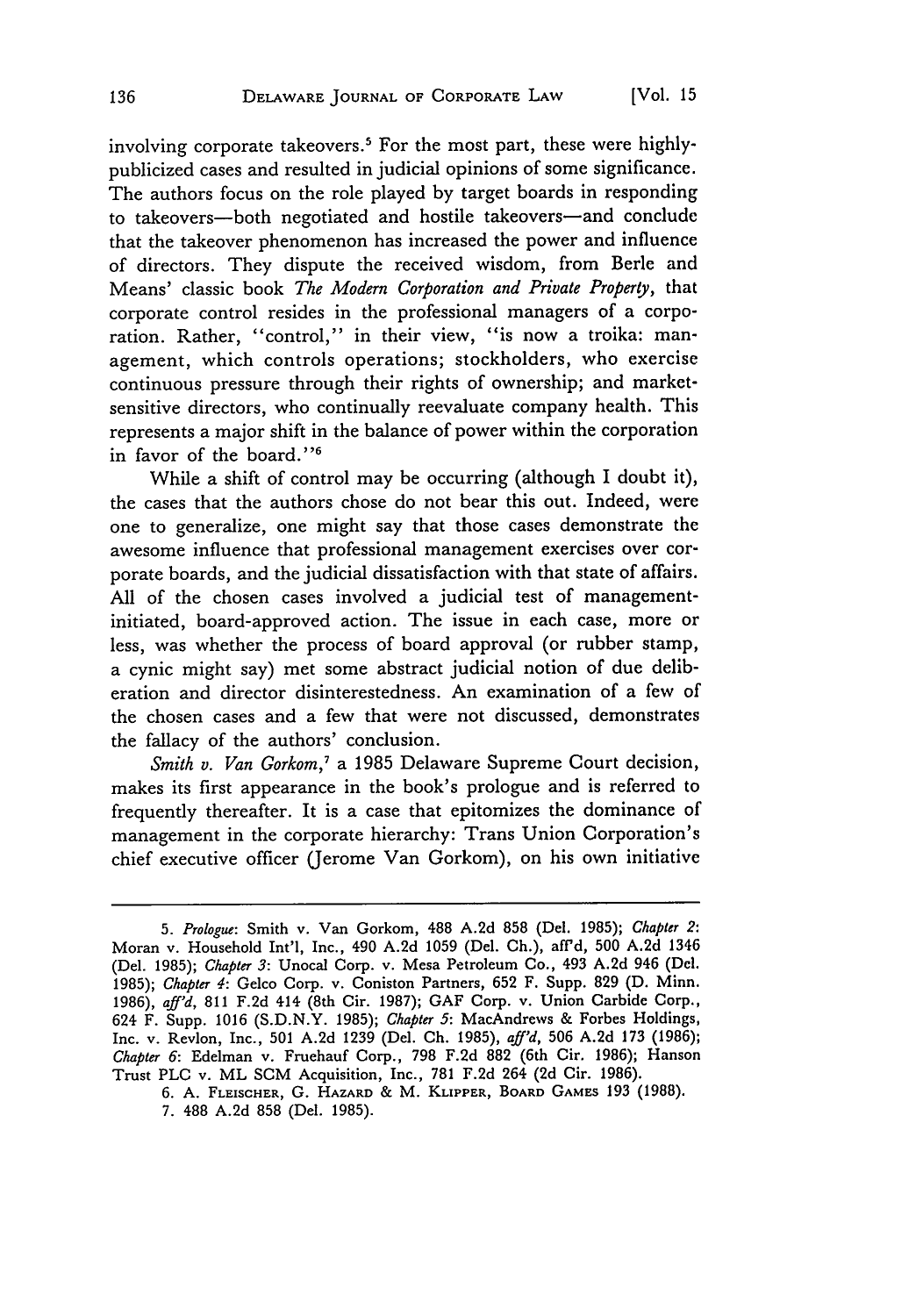and without prior board approval, approached Jay Pritzker, a social acquaintance, and negotiated a sale of Trans Union to a Pritzkercontrolled entity for **\$55** per share. Pritzker and Van Gorkom concluded their discussions on a Thursday and Pritzker insisted that the Trans Union Board act within three days. That proved to be more time than Van Gorkom needed. He convened a board meeting for Saturday noon. Saturday morning was reserved so that he could break the news to senior management of the company, as only two of them were previously aware of the deal.

At first, events proceeded pretty much as Van Gorkom and Pritzker had planned. The Trans Union Board met, gave perfunctory consideration to the merger proposal and, two hours after the convening, approved the \$690 million deal that would transform the company from a publicly-held entity to part of the Pritzker empire. The board had no prior notice that they were convened to consider the sale of the company, no documentation to review, no written summary of the terms, and, of greatest importance, nothing to support the adequacy of the price being offered.

Thereafter, events did not proceed according to script. Several members of senior management sought to upset the deal, purportedly because they felt the price was inadequate. That revolt led to further negotiations, some amendments to the agreement, approaches **by** potential purchasers, and litigation. All of this was for naught. The shareholders approved the deal, and the transaction was consummated.

But the story did not end there. The final chapter was written by the Delaware Supreme Court four years later, when it held that the Trans Union directors breached their fiduciary duty of care in approving the merger agreement. In a lengthy opinion, the Court reviewed what the directors did and did not do, the former being a much shorter list than the latter. In brief, the directors approved the price with an inadequate basis for doing so. The record suggested that the company could have been sold for more money, and the Court said the directors would be liable for the difference.<sup>8</sup>

To the authors of *Board Games,* this case marks somewhat of a turning point in corporate law, implying that the cavalier attitude of the Trans Union Board would not have given rise to liability in earlier years. This is a questionable conclusion. While it is true that there are few reported cases holding directors liable for breach of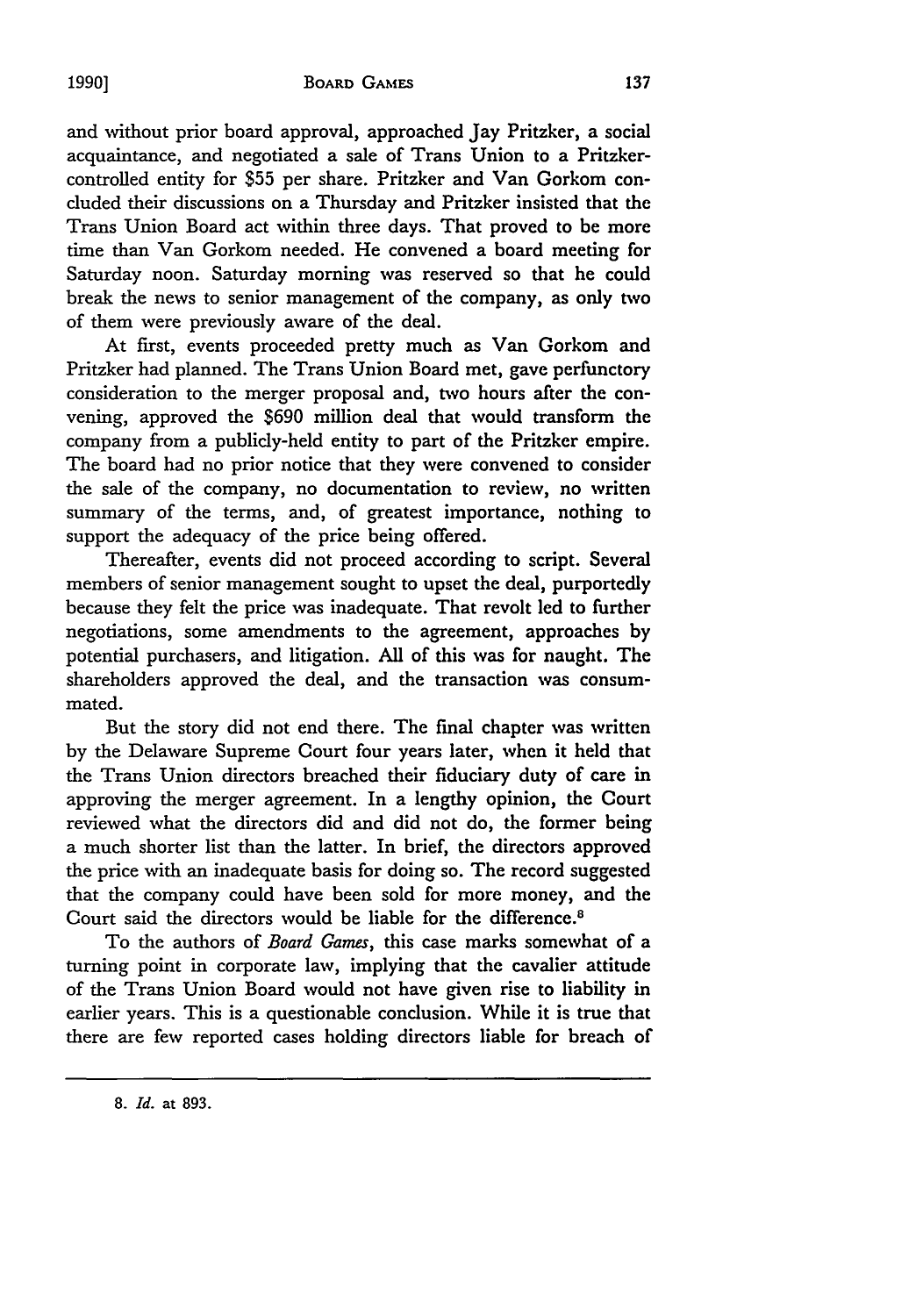the duty of due care, there are few exonerating them on the merits. These cases just do not get tried very often.<sup>9</sup> The law was fairly clear that directors could be liable for failing to give adequate attention to their duties.<sup>10</sup> What was unclear was whether directors would be liable for their simple negligence, or whether their misfeasance had to be more serious. On this score, *Smith v. Van Gorkom* was welcome news to the nation's corporate directors: the standard, at least in Delaware, is gross negligence.<sup>11</sup>

More importantly, the Trans Union directors were not held liable for exercising poor judgment, which would indeed have been a significant precedent, bit for not adequately informing themselves before making such a momentous decision. Thus, *Smith* tells directors that they needn't fear second-guessing by the courts, so long as they adequately document their actions. The same judgment, with the right paper (like a copy of the agreement), likely would have avoided judicial scrutiny.

The lasting practical effect of *Smith* may be, at best, that directors more carefully document the reasons that they proceeded as they did. Corporate counsel are likely to integrate the teachings of *Smith* in their standard advice for corporate board meetings to remove any doubt that the board action was properly approved.<sup>12</sup> One cannot conclude from *Smith* that directors will exercise greater control over senior management or more independence from it. The real question following *Smith* is whether the courts will cut through this formalism when director action is challenged and the board can demonstrate the due deliberation called for by *Smith.*

Whatever significance one might have attributed to *Smith,* and its effect on the balance of power within a corporation, is undercut by the dramatic turn that state statutory law has taken since *Smith,* and because of it. Many states, led by Delaware, have amended their corporate codes to limit director liability for breach of the duty of due care. A Delaware corporation may now provide in its charter that directors are not liable for monetary damages for failing to exercise due care.<sup>13</sup> This may be the real legacy of *Smith*: to the

<sup>9.</sup> *See* R. CLARK, CORPORATE **LAW** 126 (1986).

<sup>10.</sup> Francis v. United Jersey Bank, 432 A.2d 814 (N.J. 1981).

<sup>11.</sup> *Van Gorkom,* 488 A.2d at 873,

<sup>12.</sup> *See, e.g.,* Manning, *Reflections and Practical Tips on Life in the Boardroom After* Van Gorkom, 41 Bus. LAW. 1 (1985).

<sup>13.</sup> **DEL. CODE ANN. tit.** 8, **§** 102(b)(7) (1986). Other states have followed Suit, e.g., **COLO. REV. STAT. 5** 7-3-101 (Supp. 1988).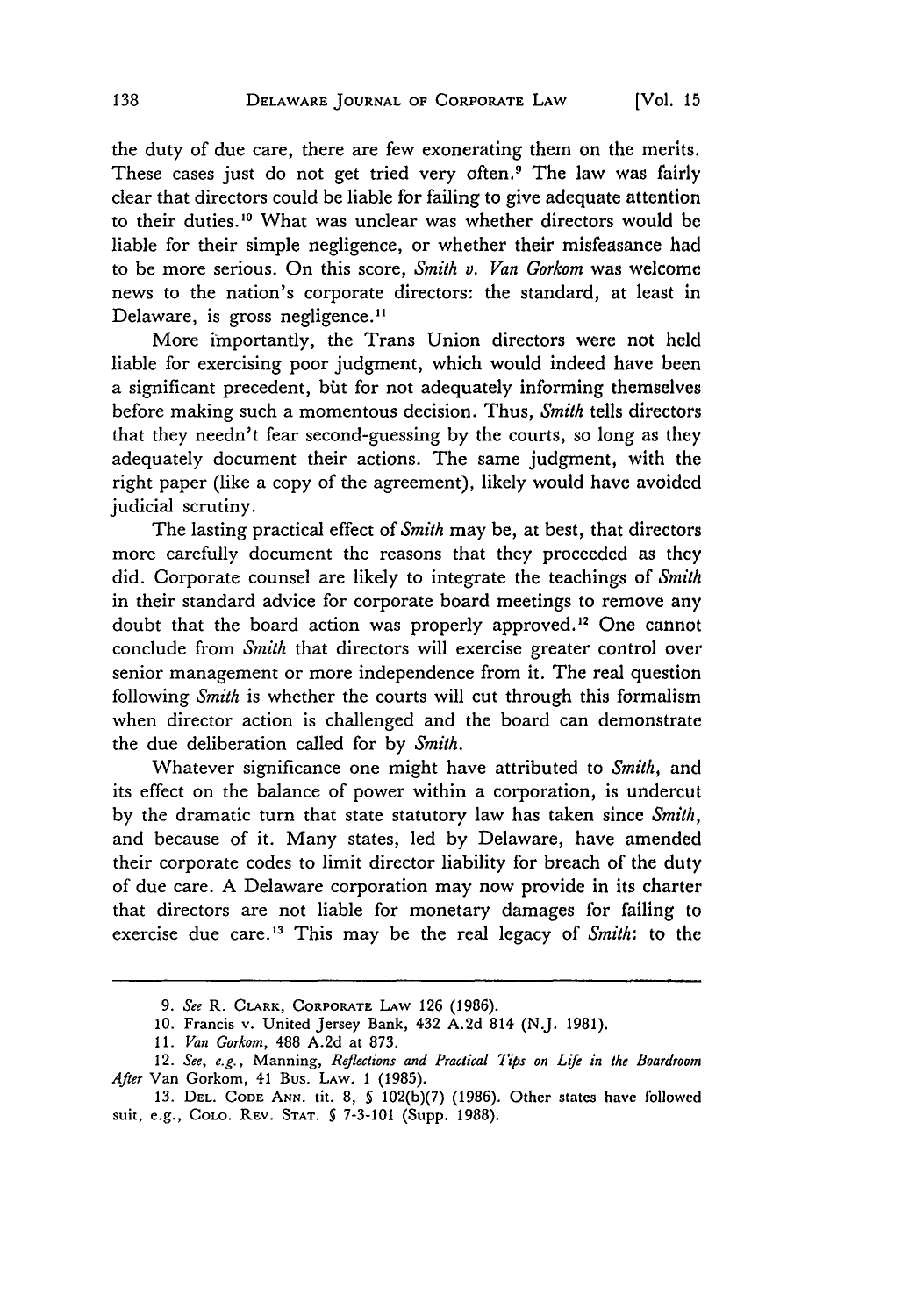#### **9BOARD GAMES**

extent that some murky precedents in corporate law suggested that directors might be liable for their simple negligence, charter provisions can now make it clear that directors will not be liable for even their gross negligence. That, in turn, strengthens the hand of management vis-à-vis the board, for with an important threat of liability removed, the board has even less incentive to stand up to management.

*Smith v. Van Gorkom* is unusual in that the directors were challenged for approving a takeover of the company; in the typical case, the directors are sued for thwarting a tender offer. *Unocal Corp. v. Mesa Petroleum Co.,"* another case highlighted in the book, arose from such a suit. Mesa made a tender offer for Unocal and sued to enjoin a defensive tactic that Unocal adopted to defeat Mesa's unwanted bid. Unocal's maneuver consisted of a tender offer for its own shares, structured to exclude Mesa, and with the practical effect of precluding Mesa from buying the Unocal shares tendered to Mesa. The Delaware Supreme Court ruled in favor of Unocal, and in so doing made clear that targets of hostile takeover bids can, at least under some circumstances, adopt measures designed to defeat those bids, even if those measures call for discrimination among its shareholders.

But the authors do not cite *Unocal* because of its broad holding; rather, they are attracted to the court's language that places new restrictions on the target board of directors. The Court said that before defending against a tender offer, the board must determine that the bid poses a threat to the company. If they so find, any defensive action they adopt must be "reasonable in relation to the threat posed." Presumably, *Unocal* shows the key role the board plays in the tender offer arena: it must make judgments concerning the effect of a tender offer on the company and must be able to justify its response.

But the analysis of *Unocal in Board Games* illustrates somewhat more than this. The authors show the profound influence of Unocal's chairman, Fred L. Hartley, on developing Unocal's strategy. Whether purposeful or not, the impression that comes across in this chapter is that Hartley regarded Unocal as his company, and by god, no upstart like Boone Pickens (Mesa's chairman) was going to take it over. Indeed, this impression-the dominance of a company's chief executive-comes across in every chapter. The Delaware Supreme Court decision in *Unocal* does not change that dominance very much;

14. 493 A.2d 946 (Del. 1985).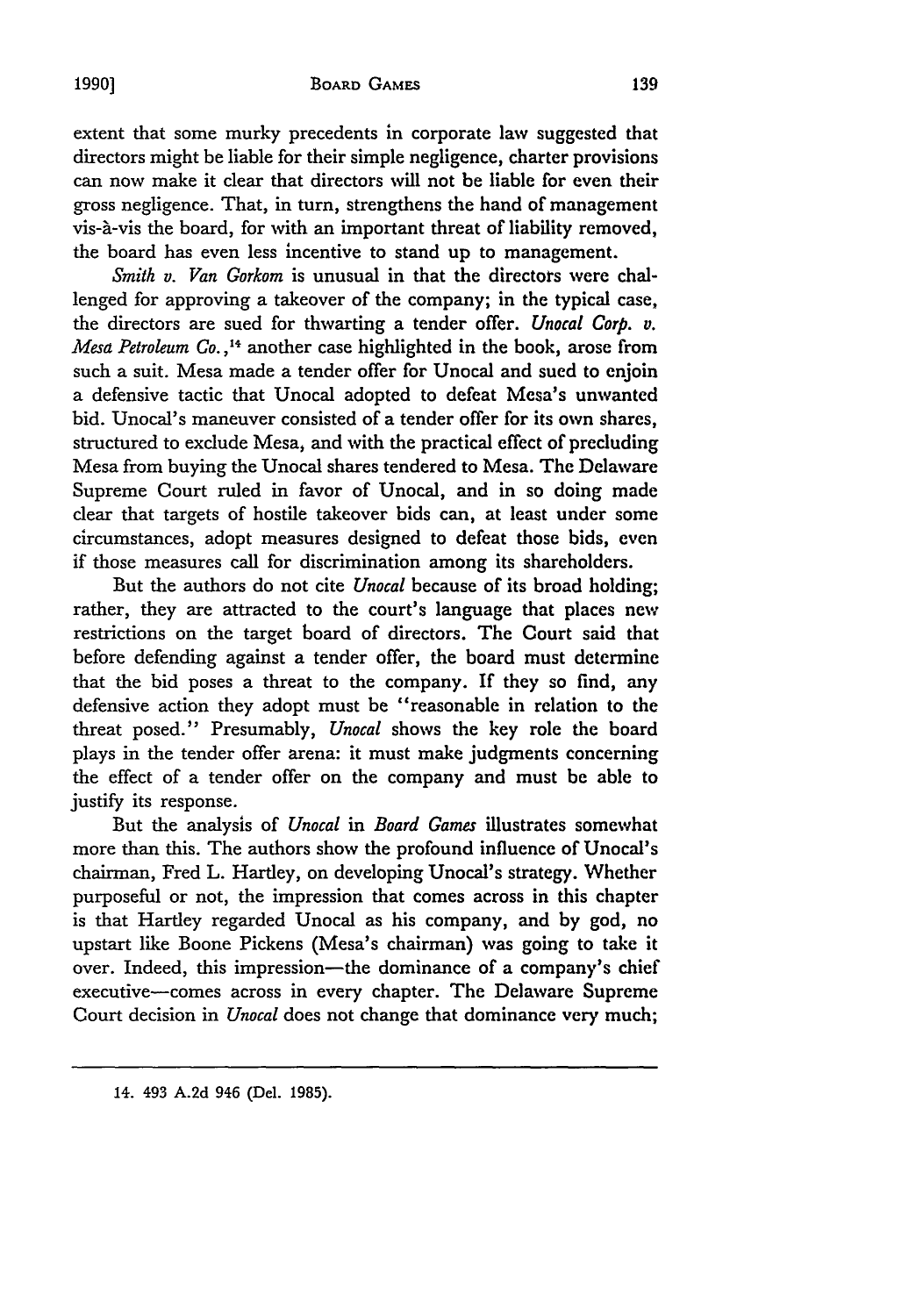it only makes clear what the board must do if it is going to agree with the strategy devised by management.

Subsequent decisions bear this out. In numerous Delaware cases the courts have consistently agreed with the board's decision that a hostile tender offer posed a threat to the company. As to the reasonableness of the response, the Delaware courts have differed with board decisions, finding that the response was unreasonable in relation to the threat posed in several cases. Each one of these cases may be cited as an example of board capitulation to the whims of management. One *post-Board Games* case, *Robert M. Bass Group, Inc. v. Evans,15* involving a struggle for control of MacMillan, Inc., illustrates the point particularly well.

In late-1987, at about the time the Bass Group was acquiring a significant stake in MacMillan, management of the large publishing concern was already worried about a possible hostile takeover of the company. It had in place some antitakeover devices and was planning some others, including a complicated restructuring plan. Before that plan could be implemented, however, Bass proposed a cash buy-out of MacMillan at \$64 per share and indicated a willingness to negotiate a higher price.

Bass's offer to negotiate was largely ignored by the company and shortly thereafter a "Special Committee" of the board, that had been formed just a week earlier, approved the restructuring plan that management had been developing for several months. The Special Committee's investment banker (which had been chosen by management of the company), valued the plan as worth \$64.15 per share to the MacMillan shareholders. Bass responded with an offer to purchase all of the shares at \$73 per share or to fund a restructuring nearly identical to the one approved by the Special Committee, except that the shareholders would receive more cash and management of the company would be treated like all other shareholders, thereby foregoing the special treatment that the restructuring plan provided. Both of these offers were rejected by the Special Committee.

Happily, the court's decision set aside the restructuring plan approved by the Special Committee. But the case really stands for further proof of the influence of management over the board. The management-proposed restructuring was, in a word, outrageous. It had the effect of dividing MacMillan into two independent companies, one holding the publishing assets, and the other the non-publishing

<sup>15. 552</sup> A.2d 1227 (Del. Ch. 1988).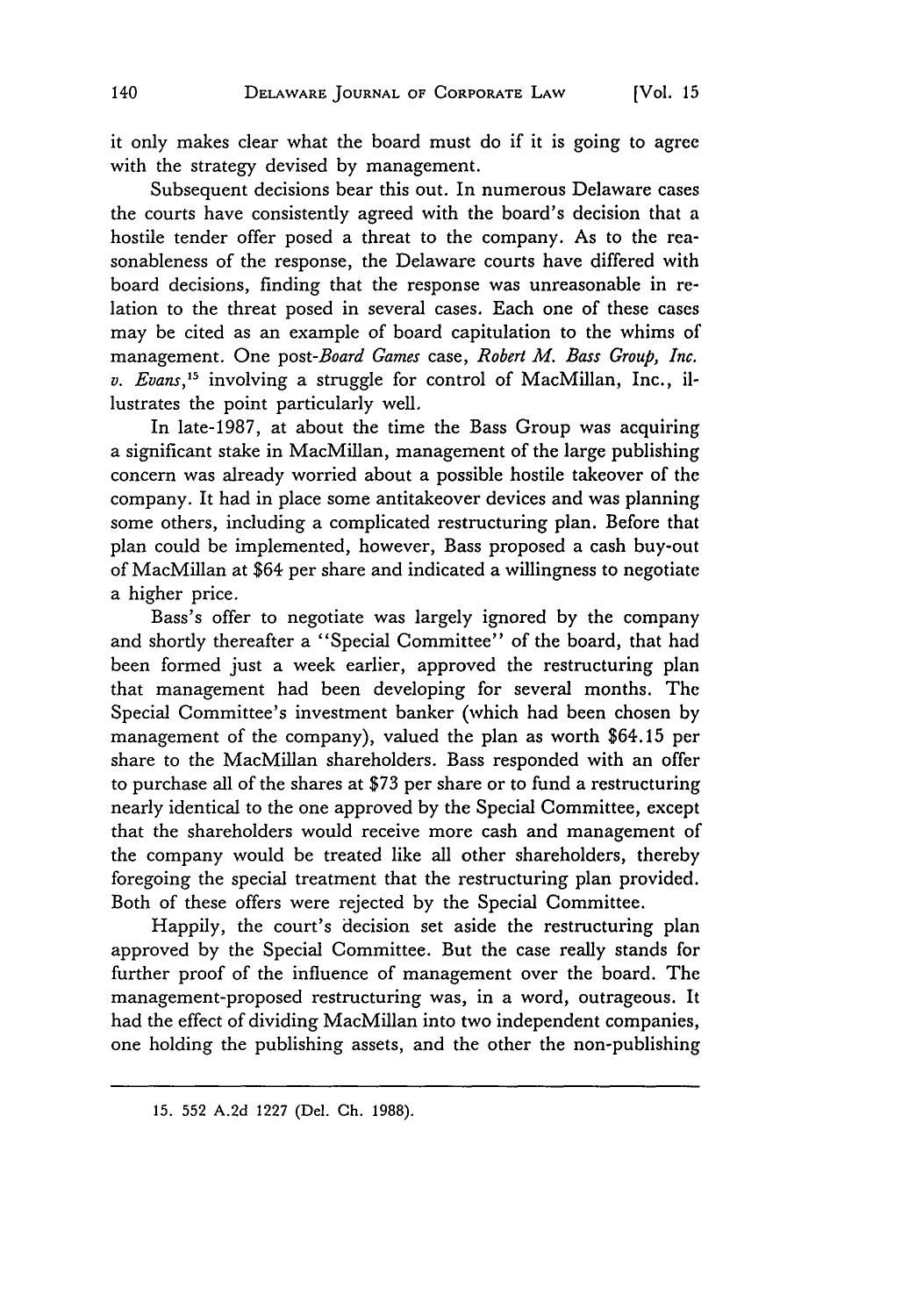assets, including information services, instruction, retail merchandising, and a home learning and reference material division. Management, consisting of four individuals, would end up owning thirtynine percent of the latter company (Information), and obtain a significant voting stake in the publishing company (Publishing).

This miracle of high finance was possible, in part, because in the months immediately preceding the restructuring, management had been given over 400,000 shares of the company and options to purchase an additional 200,000 shares. It was possible because the Special Committee, consisting of directors "independent" of the company, did not negotiate on behalf of the shareholders over the terms of the restructuring. It was possible because no one negotiated with the Bass Group. In short, it was possible because the management of MacMillan, led by its forceful chief executive Edward P. Evans, was determined that its control of the company would not be lost to outsiders, for what else can explain the board's willingness to shift ownership of a substantial portion of MacMillan's assets from the shareholders to management in the face of a much more lucrative offer from the Bass Group?

Instances of true board independence from management are rare. The much publicized auction of RJR Nabisco, Inc. in late 1988, where management's leveraged buy-out proposal was rejected by the board in favor of a lower third party offer, was remarkable because of its rarity. The popular press reports on the affair suggested that personality conflicts between RJR's flamboyant president, F. Ross Johnson, and the chair of a special committee of the RJR board, Charles Hugel, played a role in the outcome of the contest. Hugel, apparently, was so put off by Johnson's tactics that he refused to give management the usual advantage it enjoys in these contests.<sup>16</sup>

The captains of modern day industry, like Johnson, Hartley, Evans, Pickens, and the others discussed in *Board Games,* often have only nominal supervision from their respective boards of directors. The panacea for this state of affairs has long been supposed to be the emergence, as a force in America's board rooms, of a cadre of independent directors-that is, individuals not otherwise employed by, or beholden to, the company they serve and, therefore, not subject to the domination and influence of the company's chief executive officer. In numbers, at least, the independent directors

<sup>16.</sup> Saporito, *How Ross Johnson Blew the Buyout*, Fortune, Apr. 24, 1989, at 296.